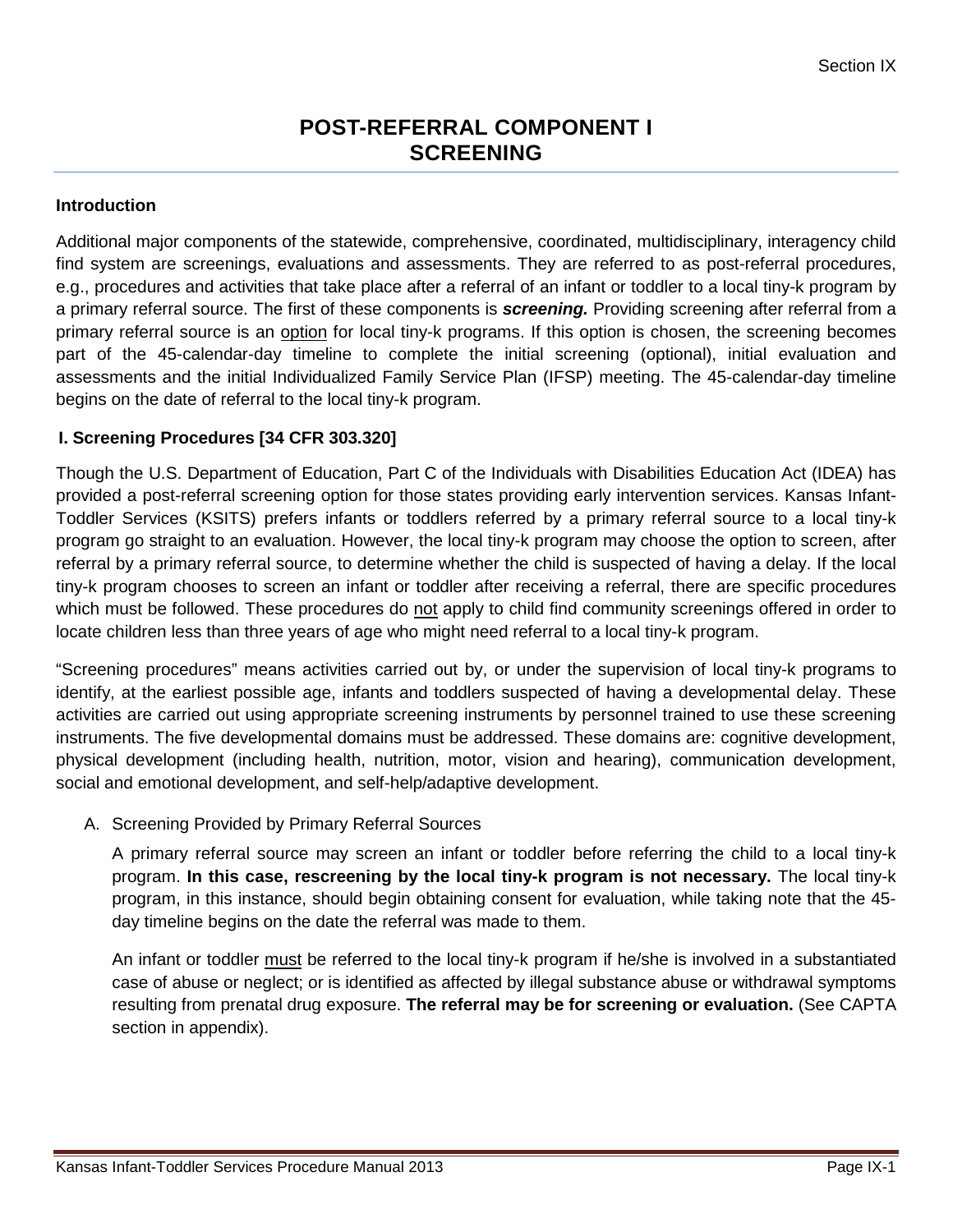B. Screening Provided by Local tiny-k Programs

The local tiny-k program may provide screening for infants and toddlers who are referred by a primary referral source to determine whether they are suspected of having a disability. For example, such a referral may be the result of an infant or toddler being involved in child abuse or neglect or affected by illegal substance abuse. Screening shall be provided at no cost to the family.

- 1) If a local tiny-k program proposes to screen an infant or toddler, it must address the following requirements
	- (a) Provide prior written notice of its intent to screen the infant or toddler to identify whether the child is suspected of having a developmental delay. This notice should also include the following information:

The Prior Written Notice Form can be found at: [http://www.ksits.org/download/Prior\\_Written\\_Notice.doc](http://www.ksits.org/download/Prior_Written_Notice.doc)

- i. Information about the screening
- ii. The reason for conducting the screening
- iii. A description of the parent's right to request an evaluation at any time during the screening
- (b) Obtain parental consent before conducting the screening.

The Consent for Screening Form can be found at: [http://www.ksits.org/download/Consent\\_for\\_Screening.doc](http://www.ksits.org/download/Consent_for_Screening.doc)

- 2) If the parent consents to the screening and the screening or other available information indicates the infant or toddler is suspected of having a developmental delay, the local tiny-k program must carry out the following responsibilities:
	- (a) Provide notice to the parents of its intent to evaluate the child
	- (b) Obtain written parental consent to evaluate
	- (c) With parental consent, conduct evaluation and assessments
- 3) If the infant or toddler is screened and the screening or other available information indicates the child is **not** suspected of having a developmental delay, the local tiny-k program must ensure the following occurs:
	- (a) Provide notice of this determination is given to the parent
	- (b) The notice describes the parent's right to request an evaluation